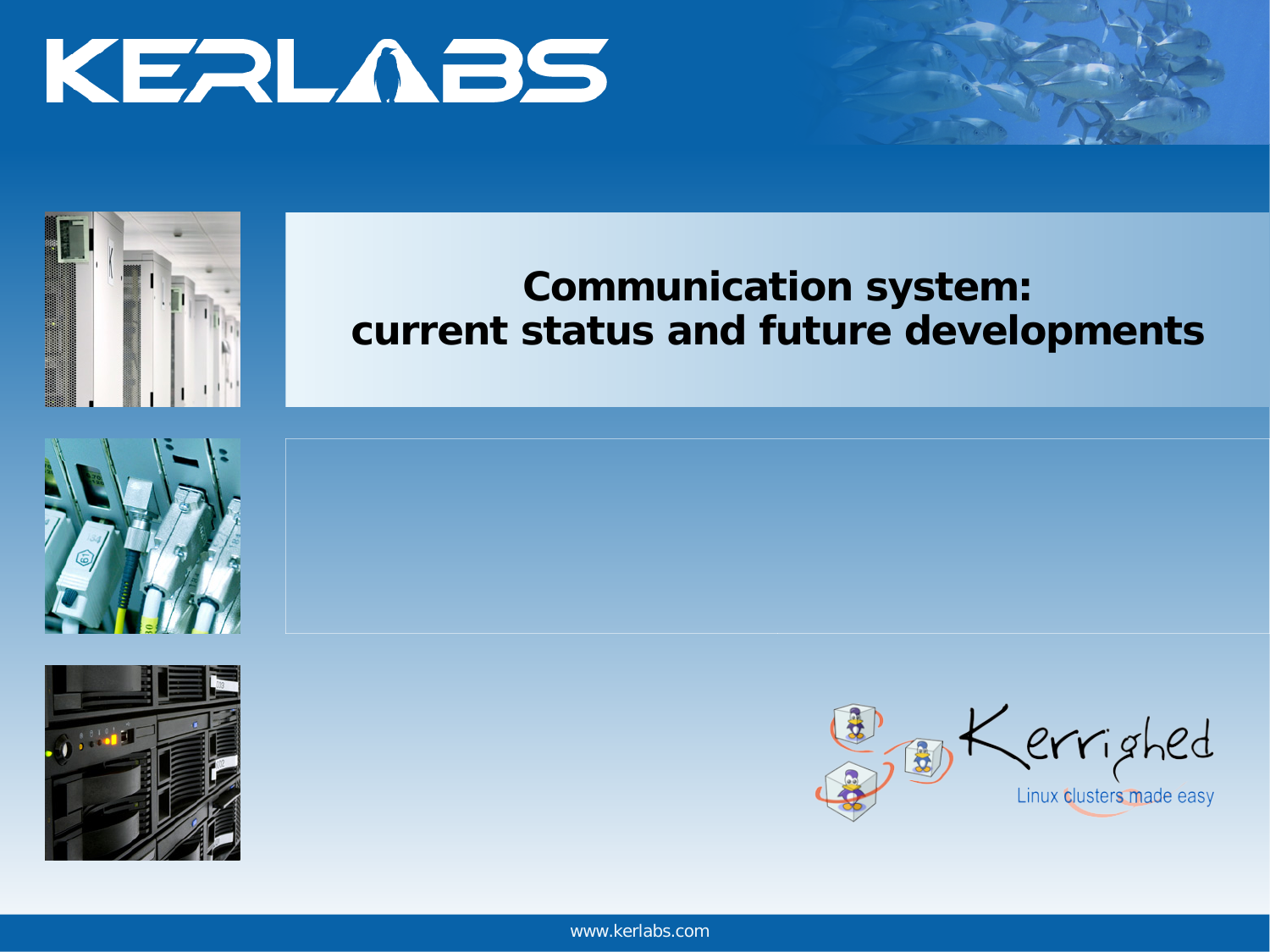



### Janitor

- deprecate RPC mechanism  $\varpi$
- remove virtual-node mechanism  $\varpi$



- Features
	- transparent switch between in-interrupt operations  $\varpi$ and work-queue-like operations
	- efficient pack/unpack  $\varpi$
	- canceled transaction  $\Box$
	- communication failure support  $\Box$
	- time management support $\Box$





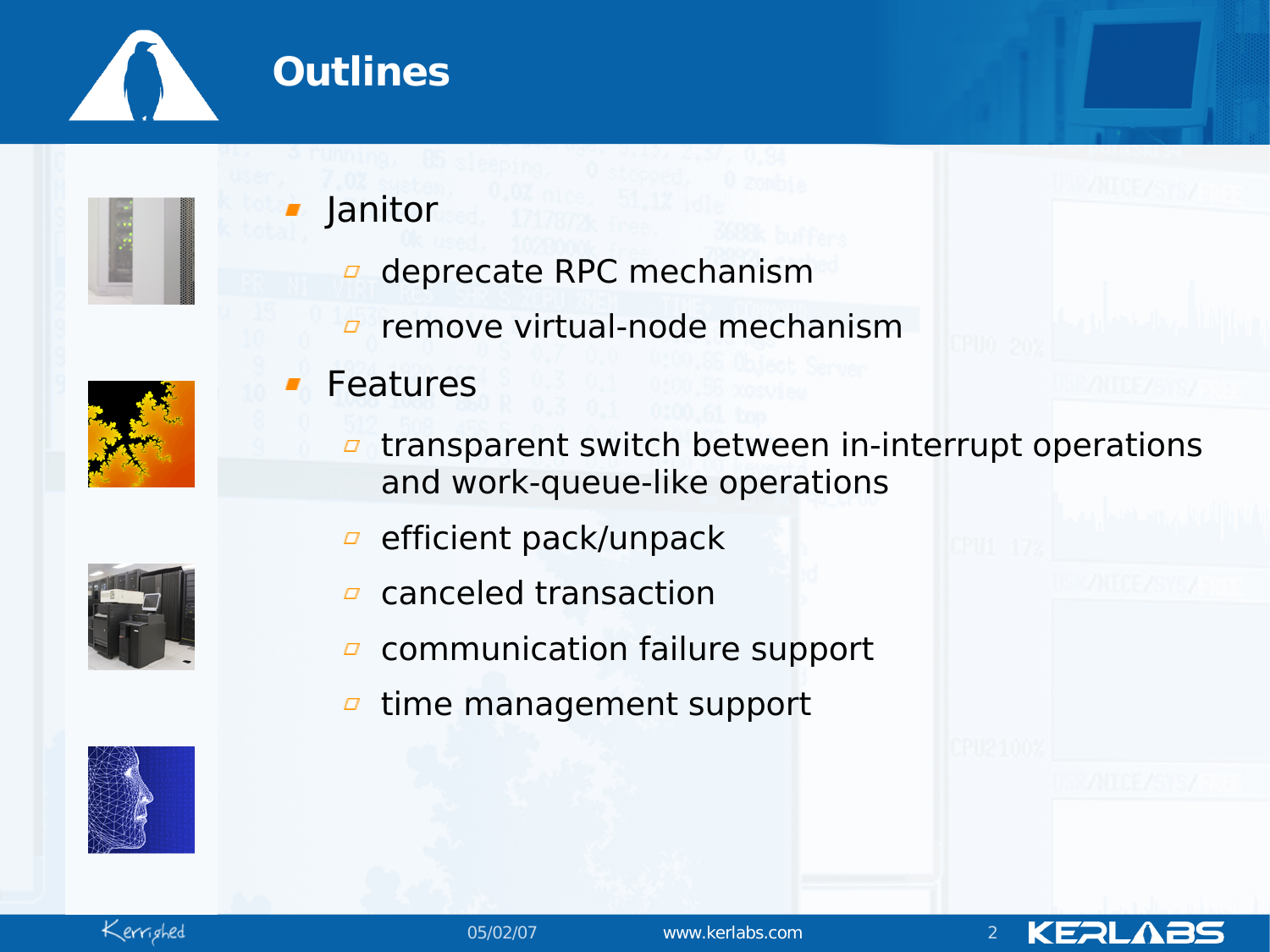

# **in-interrupt / work-queue-like operations**

KERL

- need efficient small request management
- need to support work-queue-like mechanism in order to:
	- $\overline{p}$  handle burst of requests
	- support blocking handlers
- **Add a TRANSACT AM flag** 
	- **d** declare a callback "active-message" aware
- By default work-queue-like operations

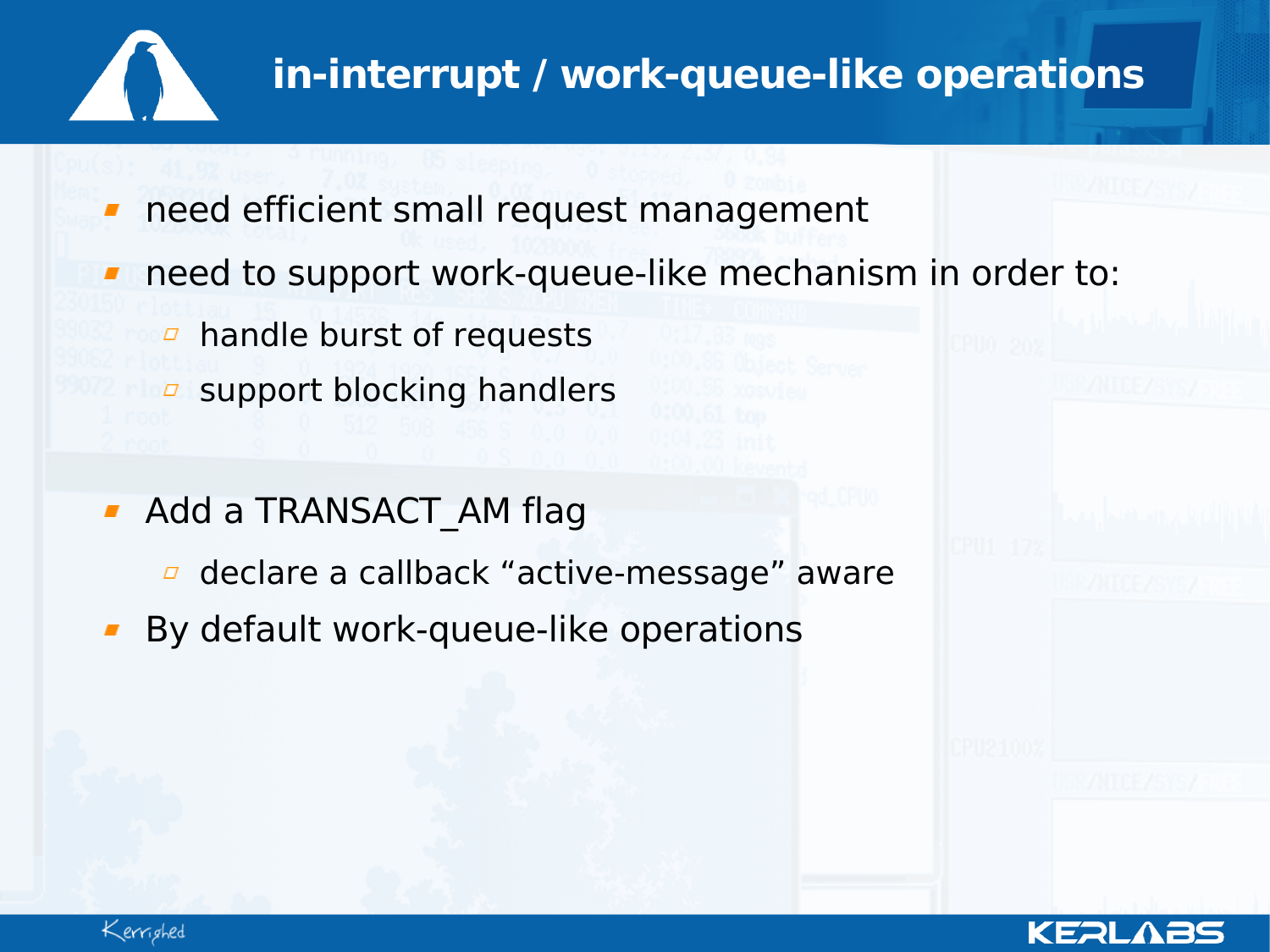

- keep the current API
- port the engine on top of transaction

#### Benefits:

- remove duplicated code  $\varOmega$
- one simple interface in order to define  $\varpi$ 
	- active message (non blocking handler)
	- work-queue like action (might blocking handler)
- Remove the bunch of service\_manager threads. $\Box$



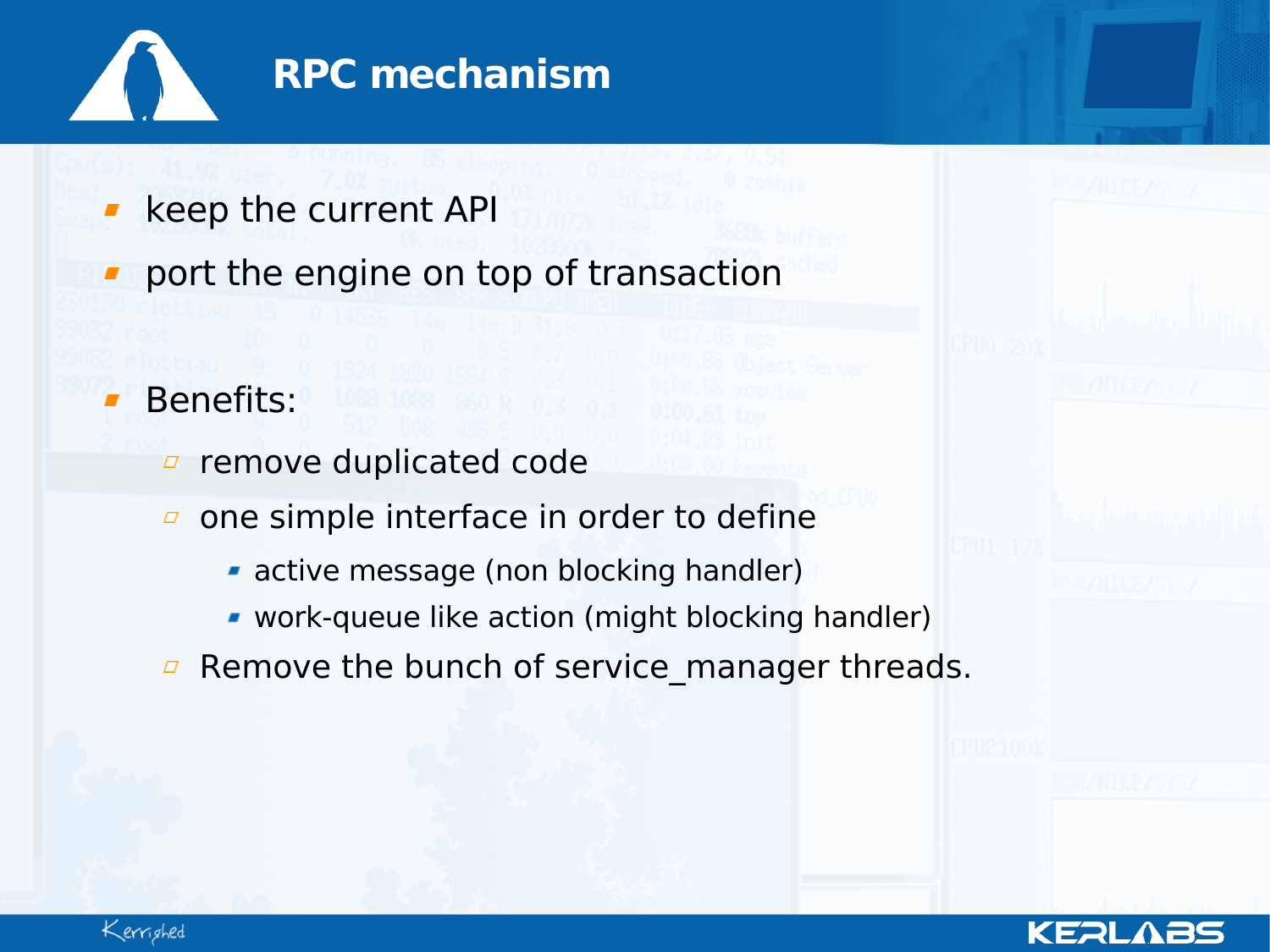

# **Virtual-node mechanism**

node to processes communication  $\overline{\phantom{a}}$ 

**Phence 1 Fig. 2** Pb: how to broadcast a request to migrating processes ?

**Need a reliable multi-cast support** 

 $\Box$  new comm protocol dedicated to this



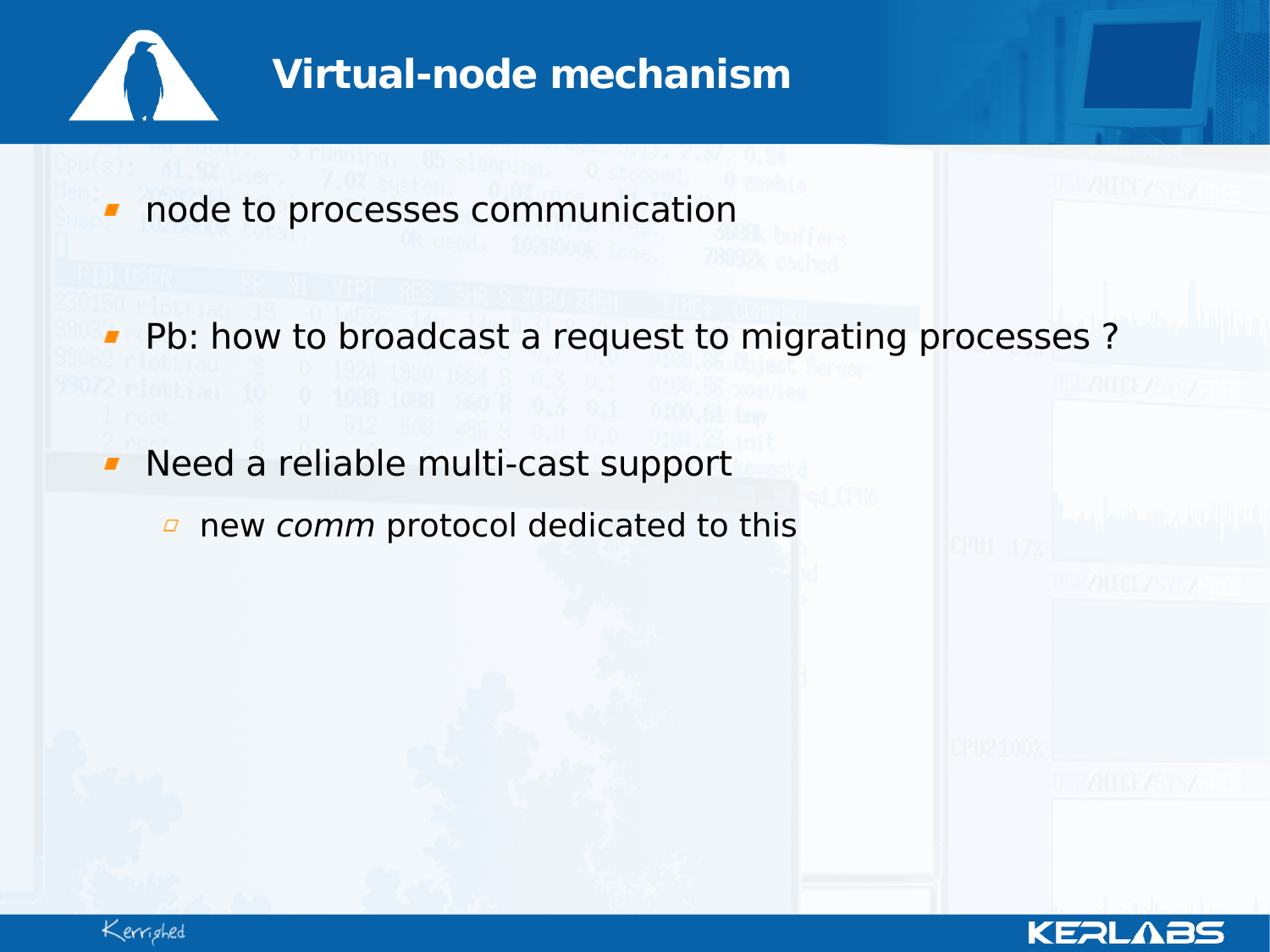

- Current implementation:
	- $\Box$  one pack == one message (regardless the size)
- Need to aggregate fragments of transaction in order  $\blacksquare$

KERL

- $\overline{a}$  to save the bandwidth
- to reduce the pressure on the receive side $\Box$

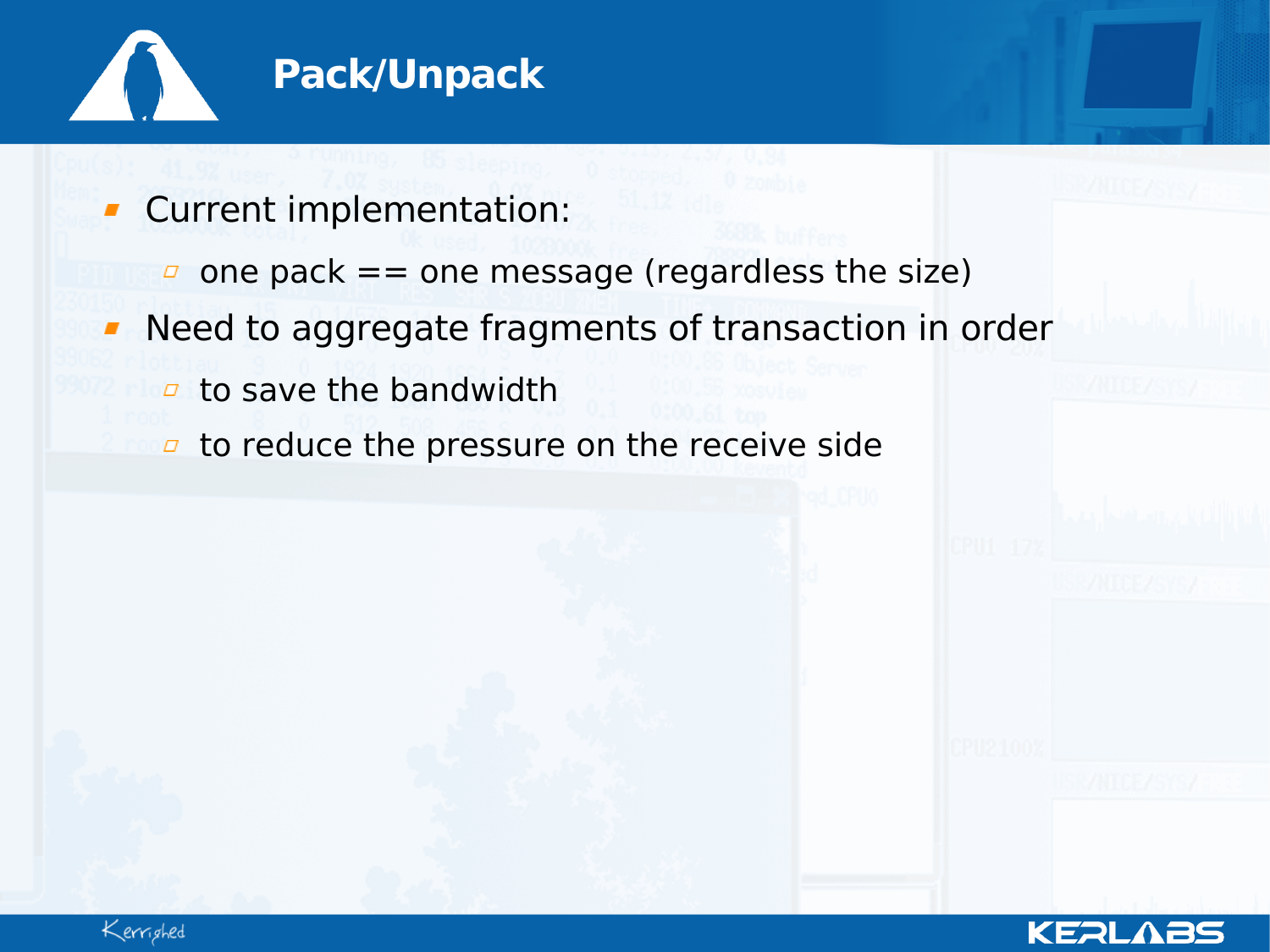

### **Canceled transaction**

- with transaction, request are handled packets per packets
- after the first packet, we may decide to discard the current transaction
	- $\sigma$  out of memory
	- *<u></u>* "useless" request
- Need to be able to stop the receive operation:
	- **E** krg transact cancel(desc)
		- **advertise the other side of this decision**
	- **E** krg transact discard(desc)
		- **silently discard all the future packet in this transaction**



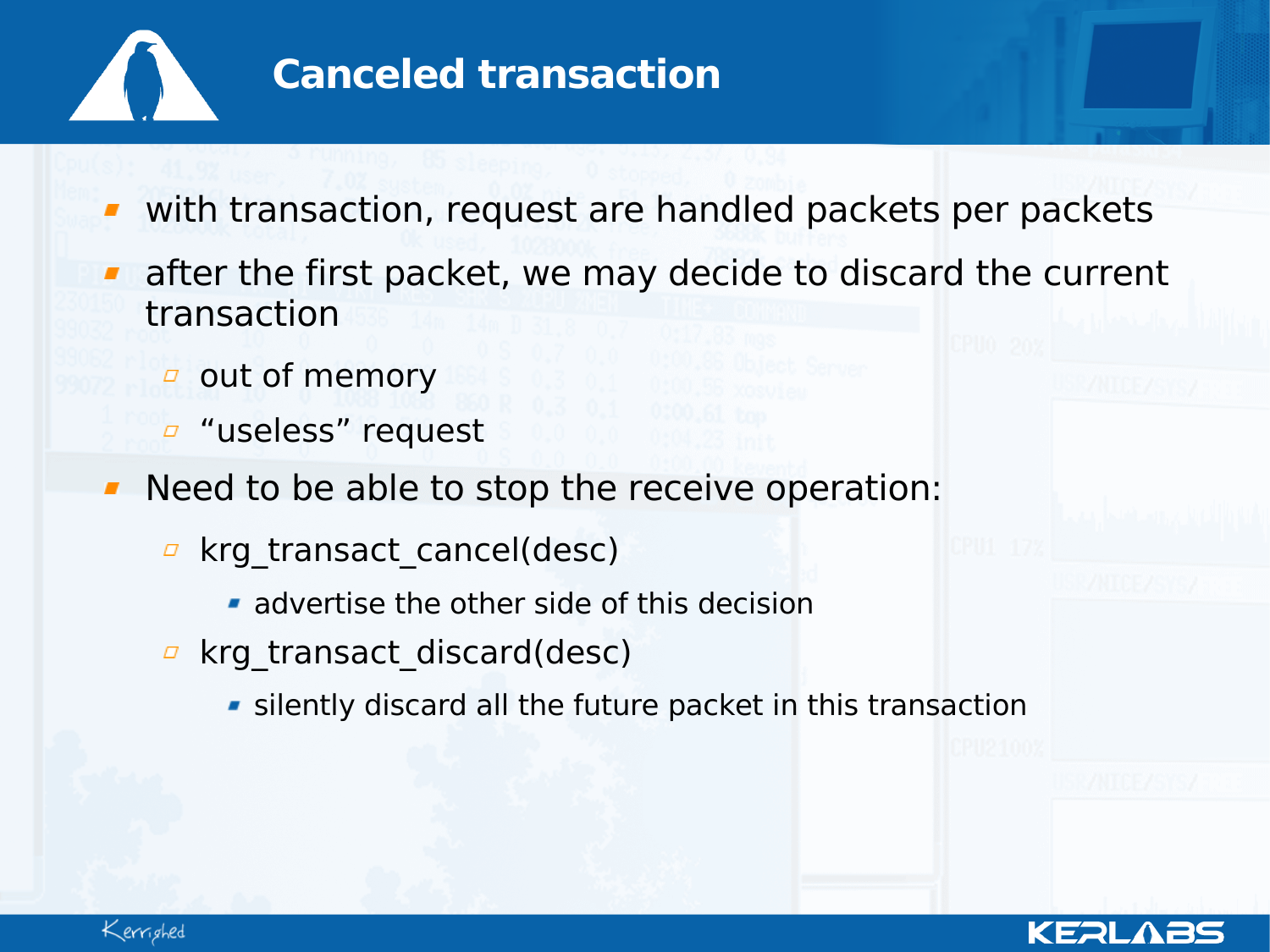

## **Communication failure support**

- Network layer supposed to be reliable
	- **a** all sent messages are supposed delivered
	- transaction are supposed to complete (ie: execute the  $\varpi$ callback)
- What's happen in a node failure case ?
	- $\sigma$  transaction will be blocked:
		- **SHEADER:** waiting for an ack
		- **Fig. 2** receiver: waiting for some packets
	- $\overline{a}$  Need to advertise to upper layers
- Current transaction take care of successful transaction
	- need to add one callback dedicated to the failure case  $\Box$
	- keep the same kind of interface  $\Box$ 
		- **Provide a set of two callbacks (cb and failure cb)**



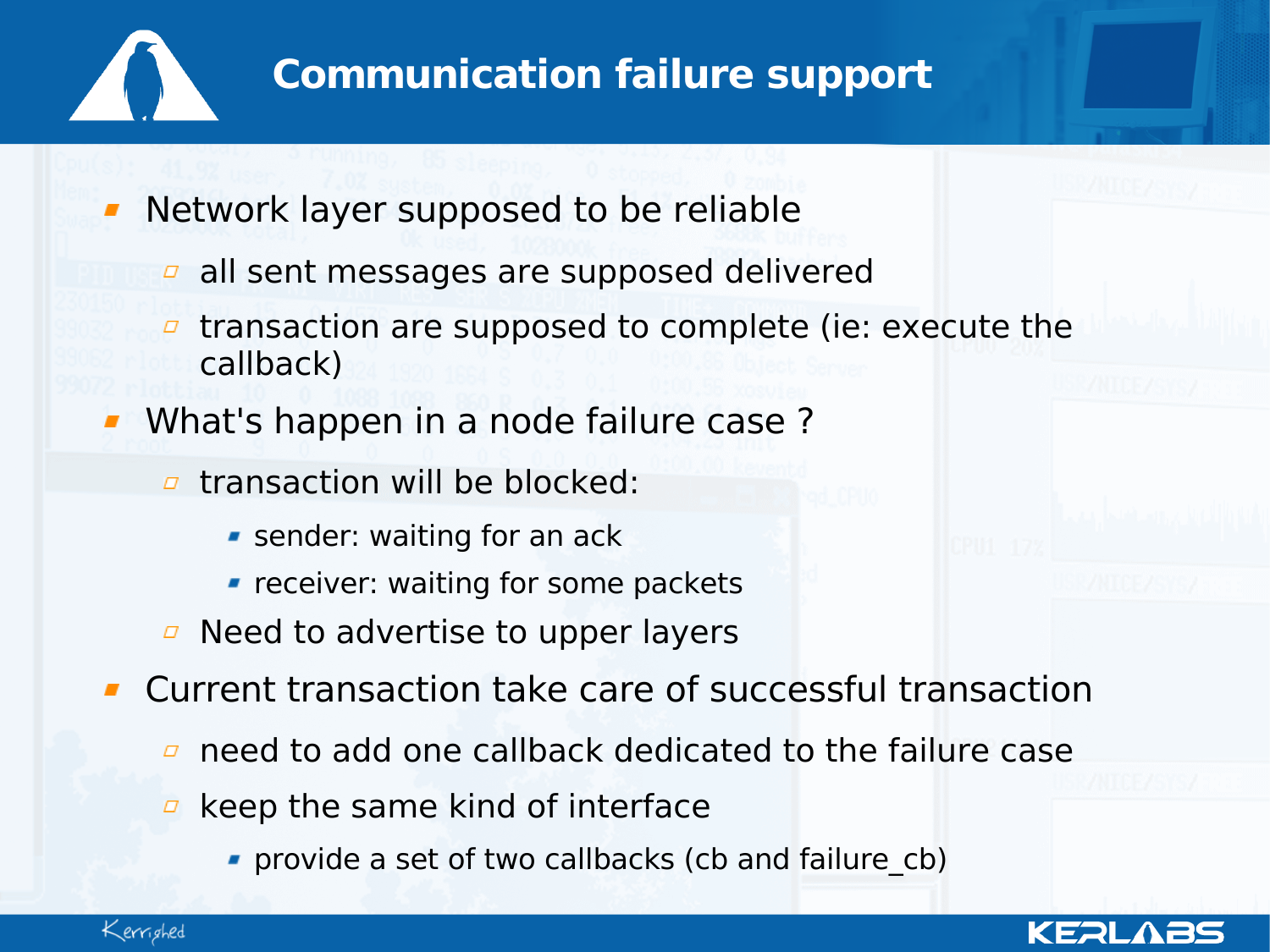

#### **Time management support**

- How to avoid time travel ?
	- process might migrate in the past
- Can't have the same time on all the nodes Need to ensure that time is always increasing  $\Box$
- Need to embed time informations in:  $\blacksquare$ 
	- migration operations  $\varpi$
	- $\sigma$  all or periodic messages (heartbeat?)